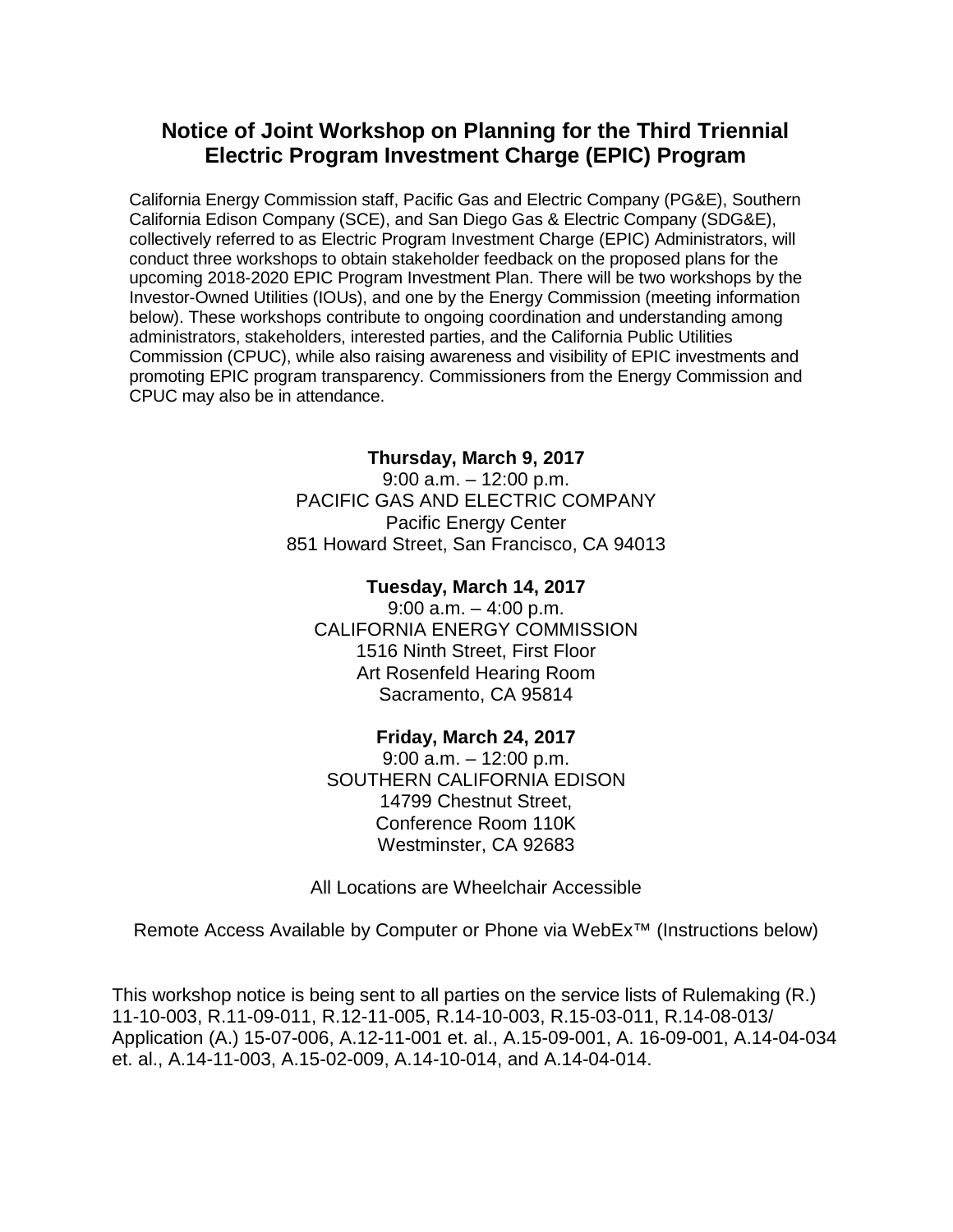# **Background**

In Decision (D.) 12-05-037, the CPUC requested that the four EPIC Administrators consult with interested stakeholders no less than twice a year, both during the development of each investment plan and during its execution. These workshops serve as the input process for interested stakeholders for the upcoming 2018-2020 EPIC Investment Plan.

## **Public Comment**

**Oral comments:** Informal oral comments will be accepted in person at all workshops. Comments may be limited to three minutes per speaker. Any comments may become part of the plan development.

**Energy Commission Written comments:** For the Energy Commission hosted Workshop, written comments should be submitted to the Energy Commission's Dockets Unit by **5:00 p.m. on March 20, 2017.** 

For the Staff Workshop on Electric Program Investment Charge 2018 – 2020 Triennial Investment Plan Scoping Workshop, the Energy Commission is using an electronic commenting system. Visit our website at:

<https://efiling.energy.ca.gov/Ecomment/Ecomment.aspx?docketnumber=17-EPIC-01> to add comments to the 17-EPIC-01 EPIC docket.

Please enter your contact information and comment title. You may include comments in the box titled "Comment Text" or attach a file with your comments. Attached comments must be in a Microsoft® Word (.doc, .docx) or Adobe® Acrobat® (.pdf) formatted file.

The Energy Commission encourages use of its electronic commenting system, but written comments may also be submitted by e-mailing them to the Dockets Office, or by U.S. Mail to:

> California Energy Commission Dockets Office, MS-4 Re: Docket No. 17-EPIC-01 1516 Ninth Street Sacramento, CA 95814-5512

If you choose not to use the electronic filing system, please include the appropriate docket number on any e-mailed or written comments. Comments may be e-mailed to docket@energy.ca.gov

Please note that your electronic, e-mailed, written and oral comments, attachments, and associated contact information (for example, address, phone, and e-mail) become part of the viewable public record. Additionally, this information may become available via Google, Yahoo, and other search engines.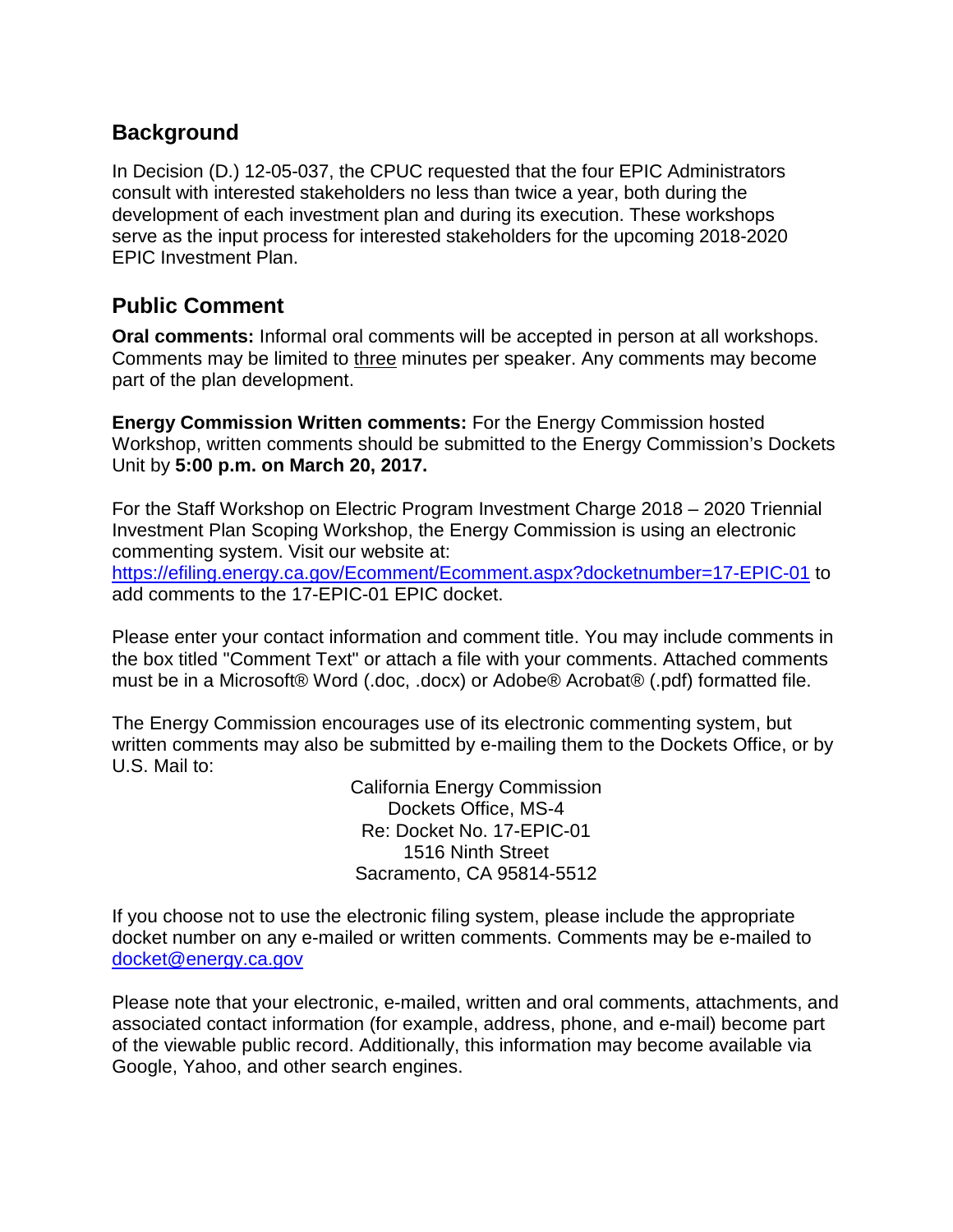# **Public Adviser and Other Commission Contacts**

The Energy Commission's Public Adviser's Office provides the public assistance in participating in Energy Commission proceedings. If you want information on how to participate in the Energy Commission's hosted workshop on March 14, please contact the Public Adviser, Alana Mathews, at [PublicAdviser@energy.ca.gov](mailto:PublicAdviser@energy.ca.gov) or (916) 654-4489, or toll-free at (800) 822-6228.

If you have a disability and require assistance to participate, please contact Poneh Jones at [poneh.jones@energy.ca.gov](mailto:poneh.jones@energy.ca.gov) or (916) 654-4425 at least five days in advance.

Media inquiries should be sent to the Media and Public Communications Office at [mediaoffice@energy.ca.gov](mailto:mediaoffice@energy.ca.gov) or (916) 654-4989.

Parties who have questions regarding the meetings should contact the following people identified below for each meeting.

| Agenda                     | When                   | Location                | <b>Contact</b>          |
|----------------------------|------------------------|-------------------------|-------------------------|
| <b>EPIC IOU Portfolio</b>  | Thurs., March 9, 2017  | PG&E                    | Julie Cerio,            |
| Overview, by PG&E,         | $9:00$ a.m. $-12$ p.m. | Pacific Energy Center   | julie.cerio@pge.com     |
| <b>SCE &amp; SDG&amp;E</b> | (approximate)          | 851 Howard St.,         |                         |
|                            |                        | San Francisco, CA 94013 |                         |
| <b>EPIC Energy</b>         | Tues. March 14, 2017   | California Energy       | Erik Stokes,            |
| Commission                 | $9:00$ a.m. $-4$ p.m.  | Commission              | Erik.Stokes@energy.ca.g |
| Portfolio Overview         | (approximate)          | 1516 Ninth Street       | OV                      |
| by the California          |                        | Rosenfeld Hearing Room  |                         |
| <b>Energy Commission</b>   |                        | Sacramento, CA 95814    |                         |
| <b>EPIC IOU Portfolio</b>  | Friday, March 24, 2017 | <b>SCE</b>              | Ryan Blaney,            |
| Overview by PG&E,          | $9:00$ a.m. $-12$ p.m. | 14799 Chestnut St.      | Ryan.Blaney@sce.com     |
| SCE, & SDG&E               | (approximate)          | Conference Room 110K    |                         |
|                            |                        | Westminster, CA 92683   |                         |

# **Remote Attendance**

You may participate in all workshop meetings through WebEx. Presentations will appear on your computer, and you may listen to audio via your computer or telephone. Please be aware that the meeting may be recorded.

The remote attendance instructions differ for each workshop, please review the information below carefully.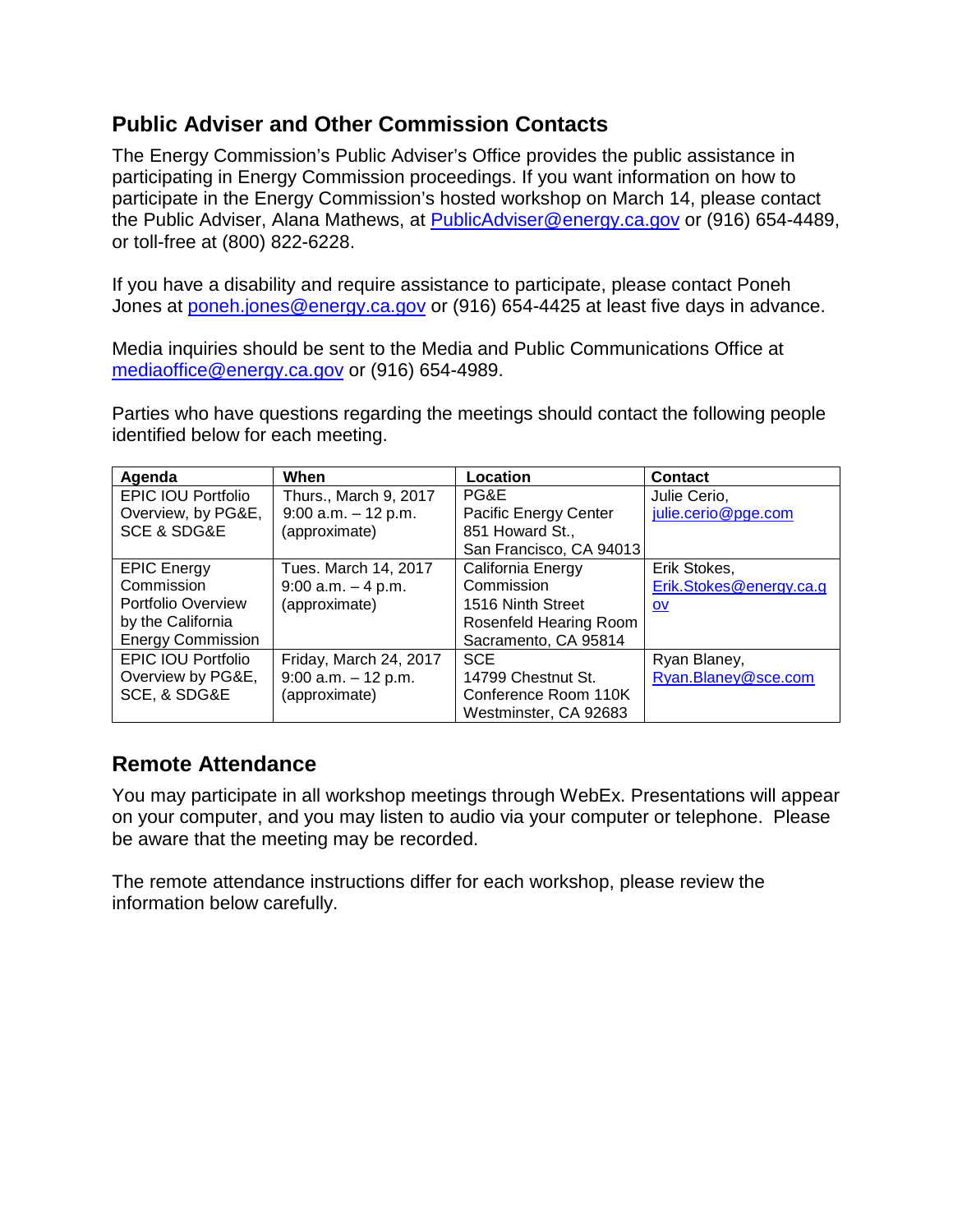### **March 9, 2017**

## **PG&E Hosted: EPIC IOU 2018-2020 Investment Plan Portfolio Overview by PG&E, SCE & SDG&E**

#### **Registration:**

Space is limited. Optional registration is requested. Please visit the PG&E-hosted EPIC Workshop registration page at [http://bit.ly/2kRGPvx.](http://bit.ly/2kRGPvx)

#### **To join this meeting:**

VIA COMPUTER:

- Go to <https://pge.webex.com/pge/j.php?MTID=m33671282cd6f3a702d31e75b0bc168bd>
- When prompted, enter your name and email address.
- The "Join Conference" menu will offer you a choice of audio connections:
	- 1. To call into the meeting: Select "I will call in" and follow the on-screen directions or call-in directions below.
	- 2. To have WebEx call you: Enter your phone number and click "Call Me."

VIA TELEPHONE ONLY (no visual presentation):

- Call (866) 652-7690 (toll-free in the U.S. and Canada)
- When prompted, enter the conference code: 408 856 6098#
- For international callers, go to the following site to for international numbers: [https://www.tcconline.com/offSite/OffSiteController.jpf?cc=4088566098.](https://www.tcconline.com/offSite/OffSiteController.jpf?cc=4088566098)

If you have difficulty joining the meeting, please contact the WebEx Technical Support number at 800-374-1852.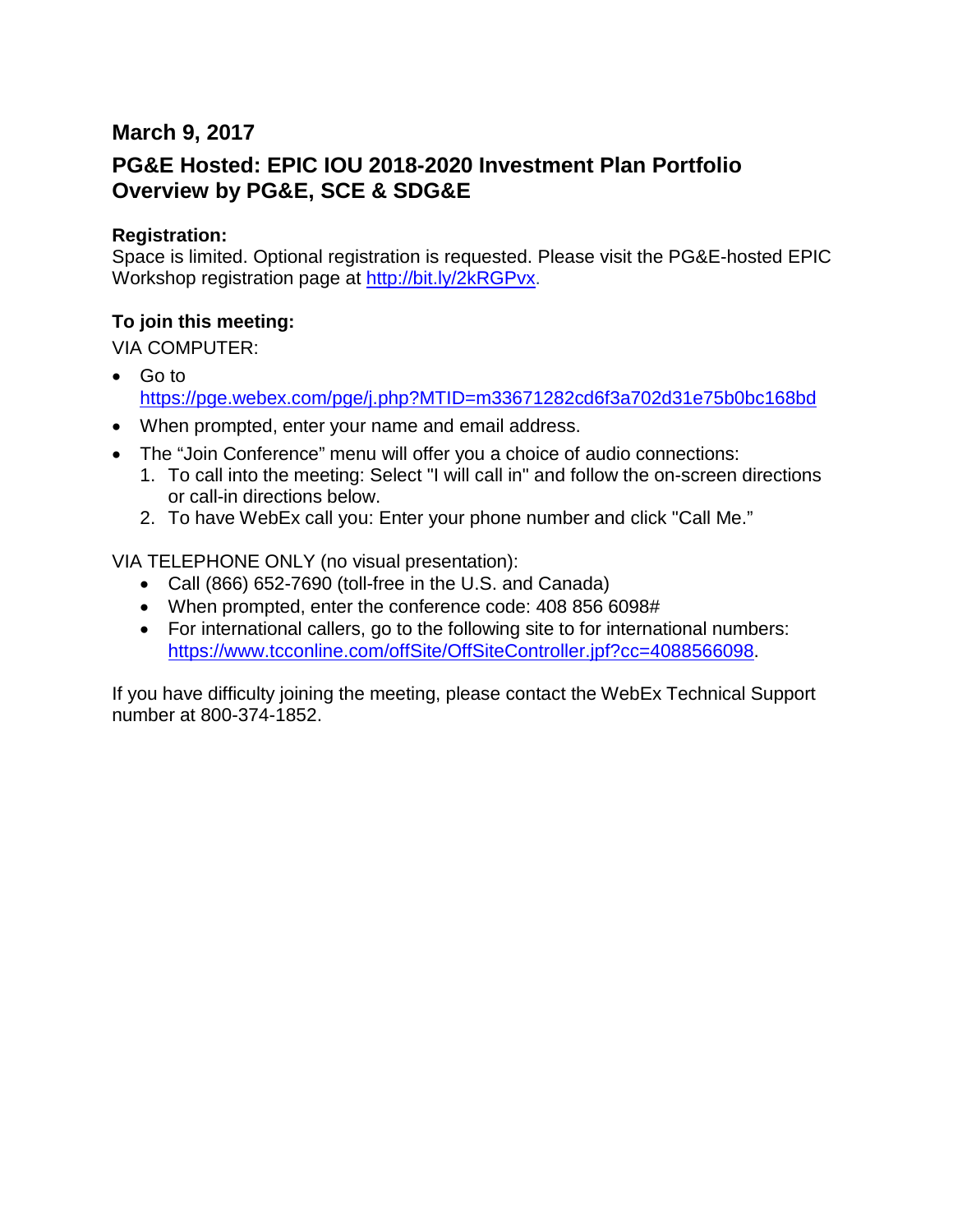## **March 14, 2017 Energy Commission Hosted: EPIC IOU 2018-2020 Investment Plan Portfolio Overview by the California Energy Commission**

#### **Registration:**

Registration is not needed for this workshop

#### **To join this meeting:**

VIA COMPUTER: Go to [https://energy.webex.com](https://energy.webex.com/) and enter the unique meeting number: **928 543 162**

There is no meeting password for this workshop.

Attendees signing in for this webinar will be asked a few brief questions as part of the Commission diversity survey and are encouraged to provide feedback.

The "Join Conference" menu will offer you a choice of audio connections:

- 1. To call into the meeting: Select "I will call in" and follow the on-screen directions.
- 2. International Attendees: Click on the "Global call-in number" link.
- 3. To have WebEx call you: Enter your phone number and click "Call Me."
- 4. To listen over the computer: If you have a broadband connection, and a headset or a computer microphone and speakers, you may use VolP (Internet audio) by going to the Audio menu, clicking on "Use Computer Headset," then "Call Using Computer."

VIA TELEPHONE ONLY (no visual presentation): Call 1-866-469-3239 (toll-free in the U.S. and Canada). When prompted, enter the unique meeting number: **928 543 162** International callers may select their number from <https://energy.webex.com/energy/globalcallin.php>

VIA MOBILE ACCESS: Access to WebEx meetings is available from your mobile device. To download an app, go to [www.webex.com/products/web](http://www.webex.com/products/web-conferencing/mobile.html)[conferencing/mobile.html.](http://www.webex.com/products/web-conferencing/mobile.html)

If you have difficulty joining the meeting, please call the WebEx Technical Support number at 1-866-229-3239.